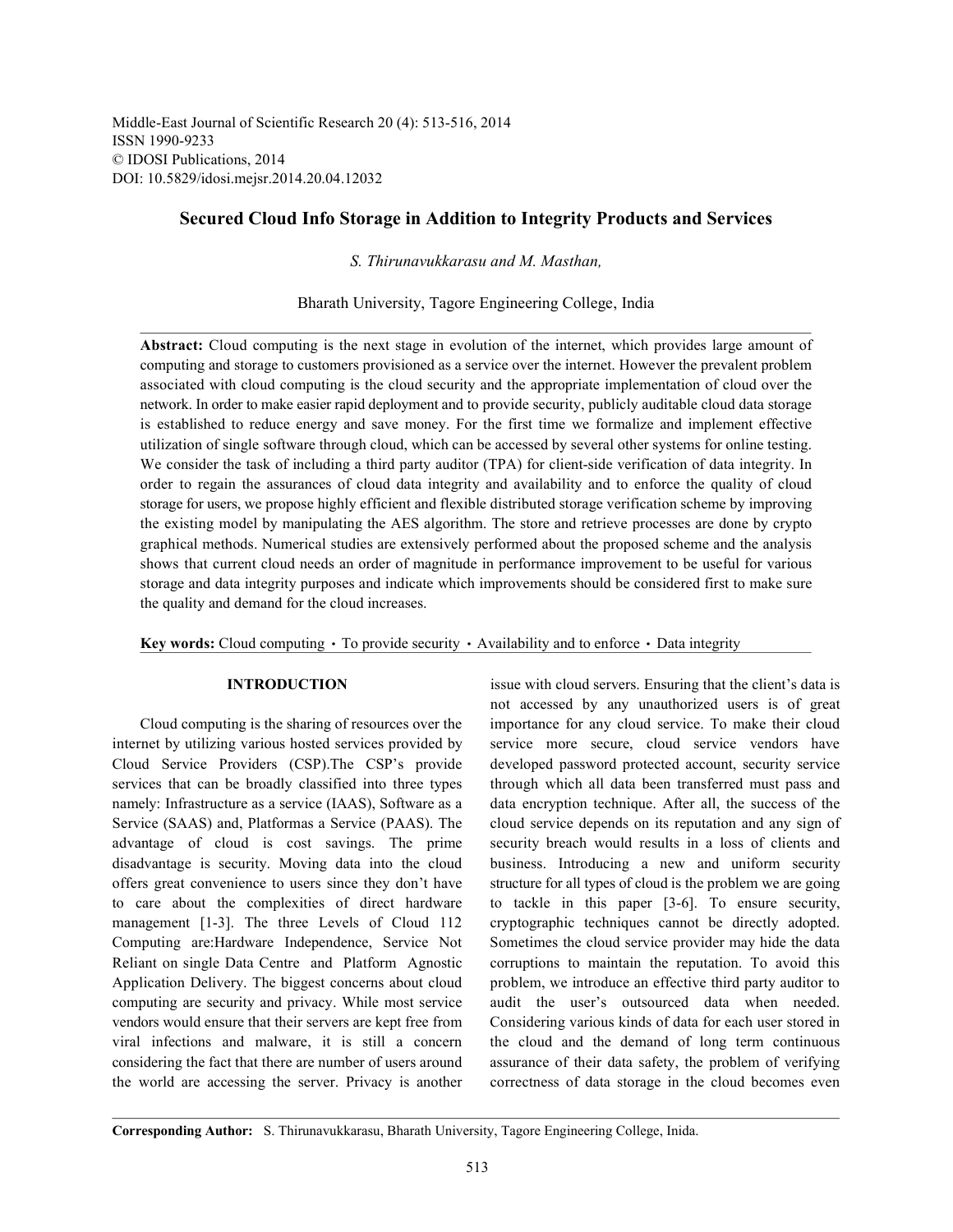a third party data warehouse. The data stored in the cloud may be frequently updated by the users, including insertion, deletion, modification, appending, reordering, etc. To ensure storage correctness under dynamic data update is hence of paramount importance. In this paper we focus on providing dynamic integrity of the data stored as well as the security problems faced in cloud [7-11].

## **Problem Statement**

**A. System Design:** The cloud computing network architecture consists of different entities or components as follows:

- Cloud User(CU)
- Cloud Server(CS)
- Cloud Service Provider(CSP)
- Third Party Auditor(TPA)

The cloud user accesses the cloud to store and retrieve his data in an efficient manner from the cloud server. The cloud users make use of various services in the cloud server from the cloud service providers. For the purpose of better and enhanced security for the user's data, a third party auditor is introduced.

**Third Party Auditor:** The main task of the TPA is to audit the user's data on his request. The TPA has no direct access to the data content stored by the user thus providing data privacy to the user. We assume the TPA, who is in the business of auditing, is reliable and independent and thus has no incentive to collude with either the CS or the users during the auditing process. As users no longer possess their data locally, it is of critical importance to assure users that their data are being correctly stored and maintained [12-14]. That is, users should be equipped with security means so that they can make continuous correctness assurance of their stored data even without the 113 existence of local copies. TPA should be able to efficiently audit the cloud data storage without local copy of data and without bringing in additional on-line burden to cloud users. Users rely on the CS for cloud data storage and maintenance. They may also dynamically interact with the CS to access and update their stored data for various application purposes. The users may resort to TPA for ensuring the storage security of their outsourced data, while hoping to keep their data private from TPA.

more challenging. Secondly, Cloud Computing is not just **Cloud User (CU):** Users, who have data to be stored in the cloud and rely on the cloud for data computation, consist of both individual consumers and organizations.

> **Cloud Service Provider (CSP):** A CSP, who has significant resources and expertise in building and managing distributed cloud storage servers, owns and operates live Cloud Computing systems.

> **Existing System:** To introduce an effective third party auditor (TPA) for privacy and security, the following fundamental requirements have to be met: TPA should be able to efficiently audit the cloud data storage without demanding the local copy of data and introduce no additional on-line burden to the cloud user. The third party auditing process should bring in no new vulnerabilities towards user data privacy. They utilized and uniquely combined the public key based homomorphic authenticator with random masking to achieve the privacy-preserving public cloud data auditing system, which meets all above requirements. This scheme is the first to support scalable and efficient public auditing in the Cloud Computing. In particular, this scheme achieves batch auditing where multiple delegated auditing tasks from different users can be performed simultaneously by the TPA. The security and performance is justified through concrete experiments and comparisons with the state-of-the-art [15-17]. In cloud service providers, for monetary reasons, reclaiming storage by discarding data that has not been or is rarely accessed or even hiding data loss incidents so as to maintain a reputation. In short, although outsourcing data into the cloud is economically attractive for the cost and complexity of long-term large-scale data storage, it does not offer any guarantee on data integrity and availability. This problem, if not properly addressed, may impede the successful deployment of the cloud architecture. Another problem is that data stored in the cloud does not remain static.

> **Proposed System:** We enhance the scheme with explicit and efficient dynamic data operations for data storage security in Cloud Computing. Therefore, it is crucial to consider the dynamic case, where a user may wish to perform various block-level operations of update, delete and append to modify the data file while maintaining the storage correctness assurance. The straight forward and trivial way to support these operations is for user to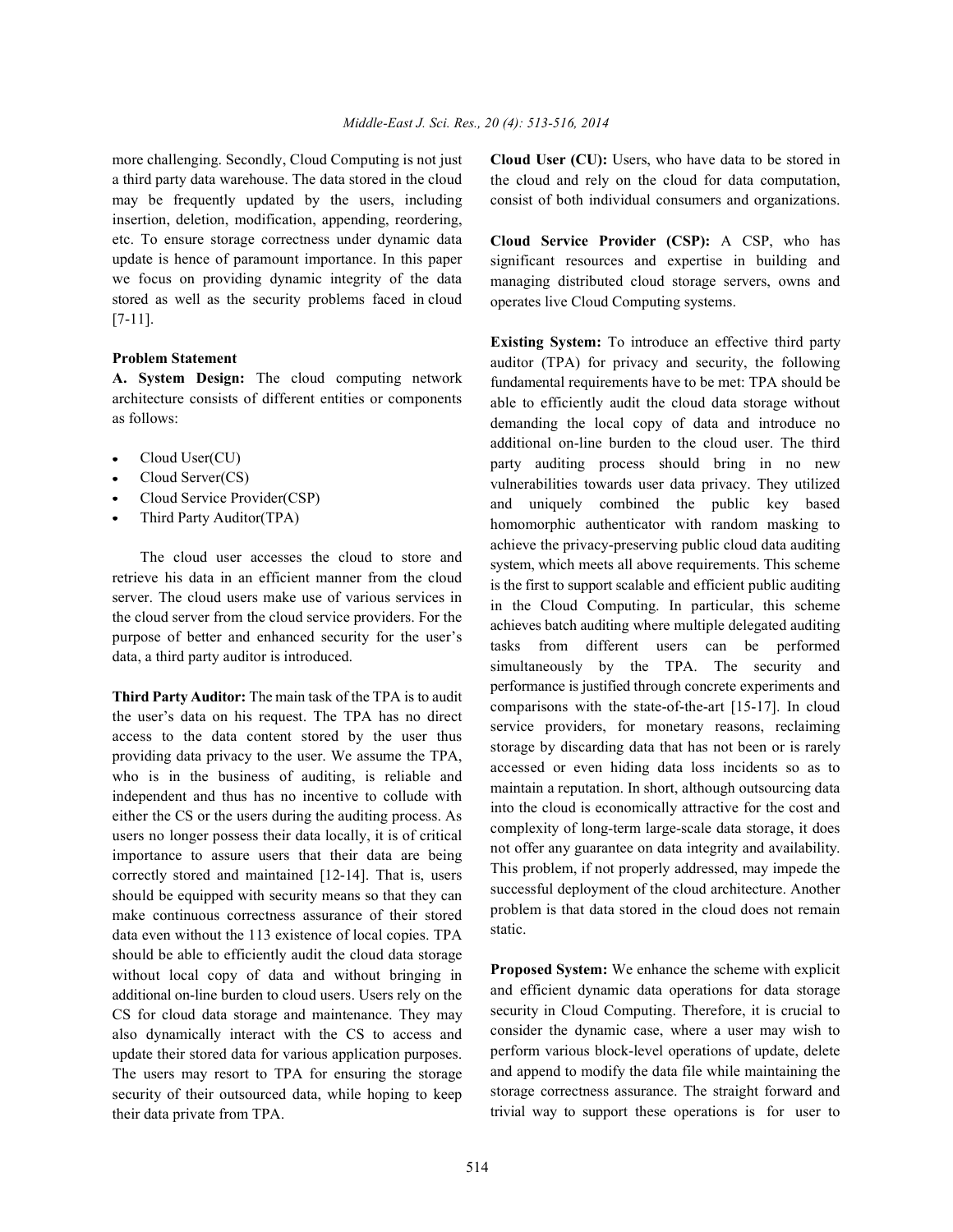download all the data from the cloud servers and re-compute the whole parity blocks as well as verification tokens.

#### **Dynamic Operations**



**A. Update Operation:** In cloud data storage, sometimes the user may need to modifysome data block(s) stored in the cloud, from its current value cd to a new one,  $cd + cd$ . We refer this operation as data update.

**B. Insert Operation:** The user may need to insert some data blocks into the cloud server dynamically. We ensure the dynamic insertion of data by uploading files required from the local host system.



**C. Delete Operation:** Sometimes, after being stored in the cloud, certain data blocks may need to be deleted. The delete operation we are considering is a general one, in which user replaces the data block with zero or some special reserved data symbol. From this point of view, the delete operation is actually a special case of the data update operation, where the original data blocks can be replaced with zeros or some predetermined special blocks.

|                                           |                      | Can - 0 0 0 0 0 0 m + x m = 0 m + - 0 0 E 4 |                        |                        |
|-------------------------------------------|----------------------|---------------------------------------------|------------------------|------------------------|
| <b>STOCK OF THE SECRET WAS PROPERTIES</b> |                      |                                             |                        | madu au                |
|                                           |                      | DOARTS HARR                                 |                        |                        |
|                                           |                      |                                             |                        |                        |
|                                           |                      | $\mathcal{V}_i$ (Orner)                     |                        |                        |
|                                           |                      | formodue i AnADokkiber                      |                        |                        |
|                                           |                      |                                             |                        |                        |
|                                           |                      |                                             |                        |                        |
|                                           |                      |                                             |                        |                        |
|                                           |                      |                                             |                        |                        |
|                                           |                      |                                             |                        |                        |
|                                           |                      |                                             |                        |                        |
|                                           |                      |                                             |                        |                        |
|                                           |                      |                                             |                        |                        |
|                                           |                      |                                             |                        |                        |
|                                           |                      |                                             |                        |                        |
|                                           |                      |                                             |                        |                        |
|                                           |                      |                                             |                        |                        |
|                                           |                      |                                             |                        | <b>A</b> ustiness      |
| ○日本権による<br><b>Ward</b><br>٠               | $\sim$<br>27 million | <b>COMPOSITION</b><br>$\sim$                | <b>Brown Filterion</b> | <b>B. F. B. Street</b> |

### **CONCLUSION**

The main purpose of this paper is to focus on the cloud security through the enhancement of TPA. The problem of ensuring data integrity is provided through auditing services by the third party auditor. The implementation of AES algorithm enables proper encryption and decryption of the user's data. We envision several possible directions for future research options on this area. The most promising one we believe in this model is that the TPA automatically updates whatever he has audited into the user's account directly. The dynamic operations over the user's data are carried out in an efficient manner.

#### **REFERENCES**

- 1. Amazon.com, 2008. "Amazon Web Services (AWS),"Online atttp://aws.amazon.com,
- 2. Gohring, N., 2008. "Amazon's S3 down for several hours," Onlineat http://www.pcworld.com/businesscenter/ article/142549/amazons s3 down for several hours.html,
- 3. Juels, A., J. Burton and S. Kaliski, 2007. "PORs: Proofs of Retrievability forLarge Files," Proc. of CCS '07, 115: 584-597.
- 4. Shachamand, H. and B. Waters, Dec, 2008. "Compact Proofs of Retrievability," Proc.of Asiacrypt '08
- 5. Bowers, K.D., A. Juels and A. Oprea, 2008. Proofs of Retrievability: Theoryand Implementation," Cryptology ePrint Archive, Report 2008/175, http://eprint.iacr.org/.
- 6. Ateniese, G., R. Burns, R. Curtmola, J. Herring, L. Kissner, Z. Peterson and D. Song, 2007. Provable Data Possession at Untrusted Stores," Proc. OfCCS '07, pp: 598-609.